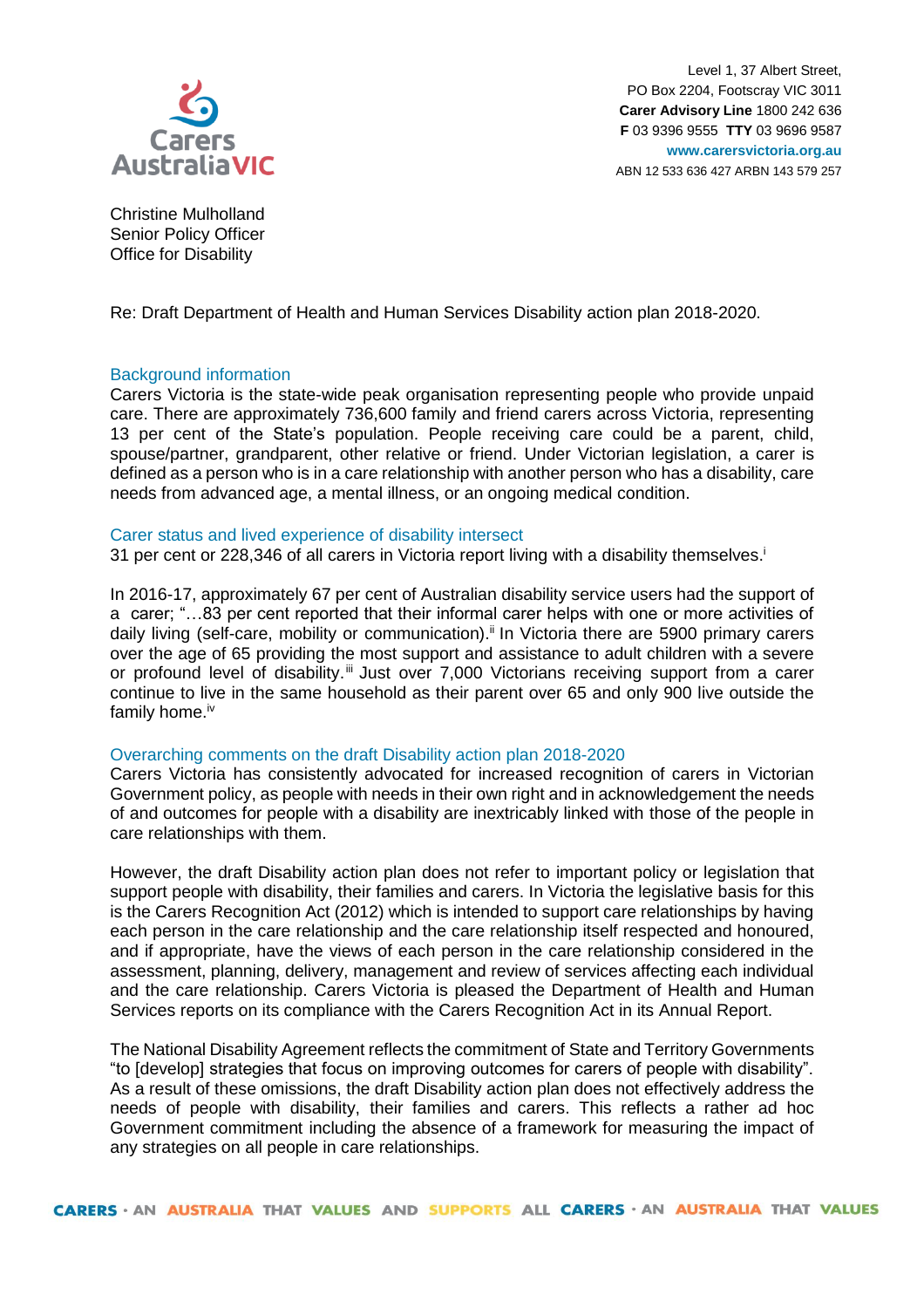Carers Victoria makes the following recommendations in response to the draft Disability action plan 2018-2020.

### Legislative and policy context

# **Recommendation One**

Add the National Disability Agreement to the Legislative and policy context for the department's Disability action plan (page 10). The National Disability Agreement, introduced by the Council of Australian Governments in 2009, is a high-level agreement between the Australian and state and territory governments for the provision of disability services for people with disability. It features clear roles and responsibilities for each level of government and joins these efforts together though nationally agreed objectives and outcomes for people with disability, their families and carers. One of the joint reform priorities is a focus on Enhancing Family and Carer Capacity.

## **Recommendation Two**

Add the Victorian Carers Recognition Act (2012) to the Legislative and policy context for the Department's Disability action plan (page 10).

# An action plan for all people with disability

# **Recommendation Three**

Ensure a de-differentiated disability policy. Not all disabilities manifest in the same way and people with the same condition have different functional capacities. Without adequate reference to the impact of specific disabilities and/or conditions, the draft Disability action plan 2018-2020 risks oversimplification of diverse life circumstances.

#### **Recommendation Four**

Make reference to people with disability over the age of 65 who have specific needs intersecting with age and disability, gender and sexual identity, cultural background and locality.

# Children with disability

## **Recommendation Five**

State DHHS's intention to work proactively with children with disability, their families and carers to reduce the incidence of family crisis resulting from unmet demand for responsive and familyfocused disability services irrespective of the child's eligibility for the NDIS.

### **Recommendation Six**

Implement the recommendations made in the Victorian Equal Opportunity and Human Rights Commission 2012 report *[Desperate measures:](https://www.humanrightscommission.vic.gov.au/home/our-resources-and-publications/reports/item/153-desperate-measures-the-relinquishment-of-children-with-disability-into-state-care-in-victoria-may-2012) The relinquishment of children with disability into state care in Victoria***.**

## Adults with disability living with ageing parents

## **Recommendation Seven**

Make reference to adults with disability supported by parents who are aged over 65 years and whose life-long caring commitment has had a significant impact on their physical and emotional wellbeing.